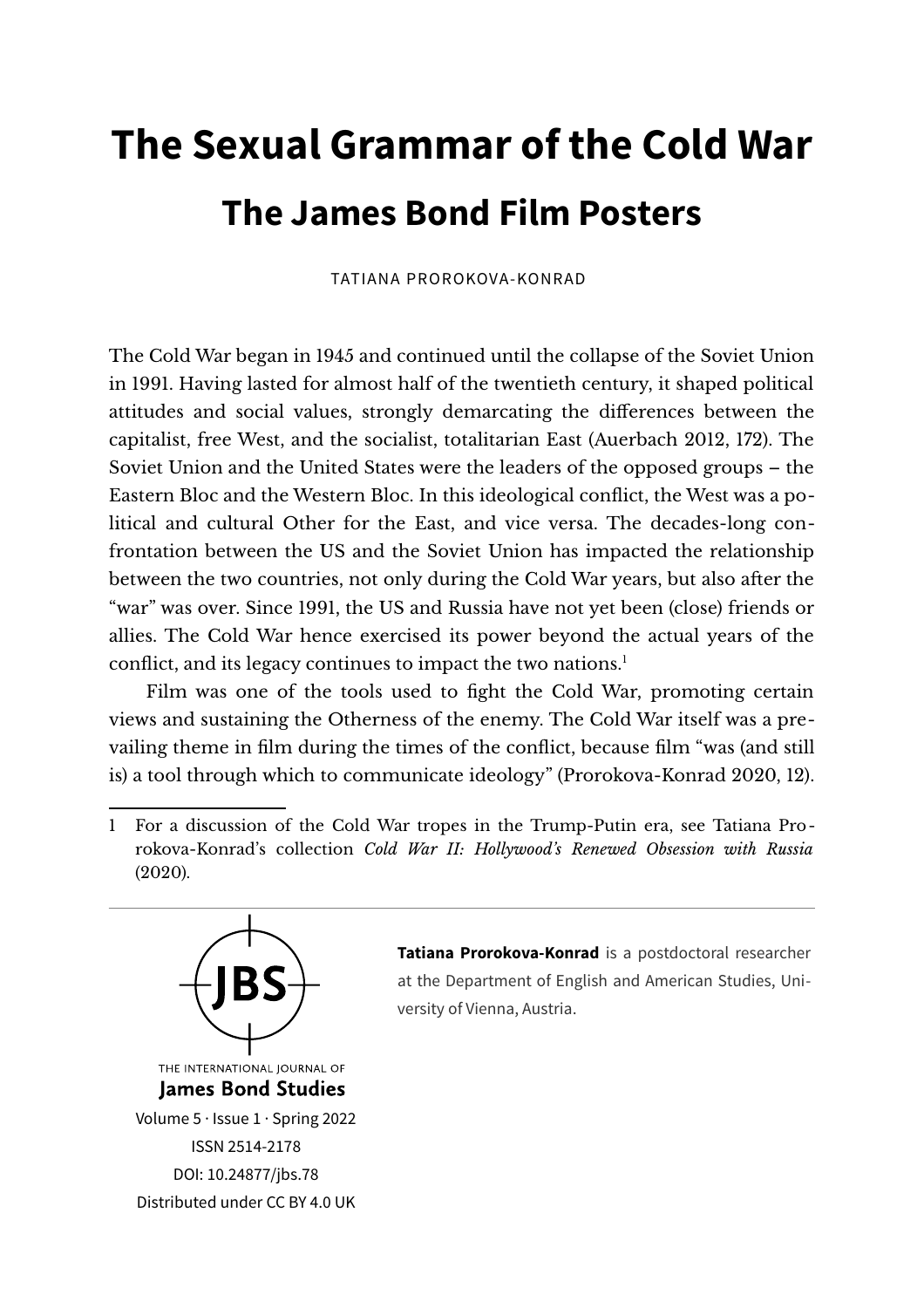Cultural texts produced during the Cold War established and propagandised differences between capitalism and communism, reinforcing the ideological confrontation between the West and the East. The flms about James Bond are some of the most recognisable cinematic examples from the Cold War era that construct the meaning of the war; they work as efective propaganda for the free world and the various capitalist comforts, stabilities, and successes that it grants.

The recently expanding scholarship on James Bond probes the novels and flms from many perspectives and underscores the cultural value of these texts both during the Cold War and afer it. It also emphasises the cultural value of the character James Bond. Tony Bennett and Janet Woollacott, for example, discuss "the specifc nature of the position that Bond has occupied within contemporary popular culture", arguing that Bond "has been more than just the central protagonist in a number of novels and flms derived from them" – he has always been a "popular hero" (1987, 13). By drawing on this important research, this article focuses on the Bond posters to illustrate how the Cold War was refected in them.[2](#page-1-0) This article focuses exclusively on the posters for the flms that were released during the Cold War – in other words, all of the flms from *Dr. No* (1962) to *License to Kill* (1989). Given the number of flms (and posters) created during that time, the article provides an analysis of these selected posters only, recognising the unique value of the poster and the degree to which each is loaded with cultural and political messages. Because the issue of temporality plays an important role in the processes of encoding and decoding information in the posters, these messages tend to be more easily recognised by viewers. A poster is a cultural map that immediately draws the attention of viewers and, due to the characteristics of this medium, has very little time to convey the messages and meanings encoded within it. This article probes the cultural, political, and aesthetic potencies of the Bond posters as a powerful visual instruments in communicating Cold War concerns to their viewers.

This article's specifc interest lies in the portrayals of masculinity, femininity, and sexuality in the Bond posters which largely defne the principles of the capitalist ideology of the Cold War. Through the overt hypersexualisation of the female body and the emphasis placed on virile masculinity, these posters create what I term "the sexual grammar" of the James Bond flms and of the Cold War itself. The article argues that these posters become a form of political propa-

<span id="page-1-0"></span><sup>2</sup> There are many posters created as part of the flms' publicity campaigns, including diferent versions for each of the geographical territories in which the flms are released. Readers can view the James Bond posters examined in this article here: [https://www.007.com/the-flms/.](https://www.007.com/the-films/)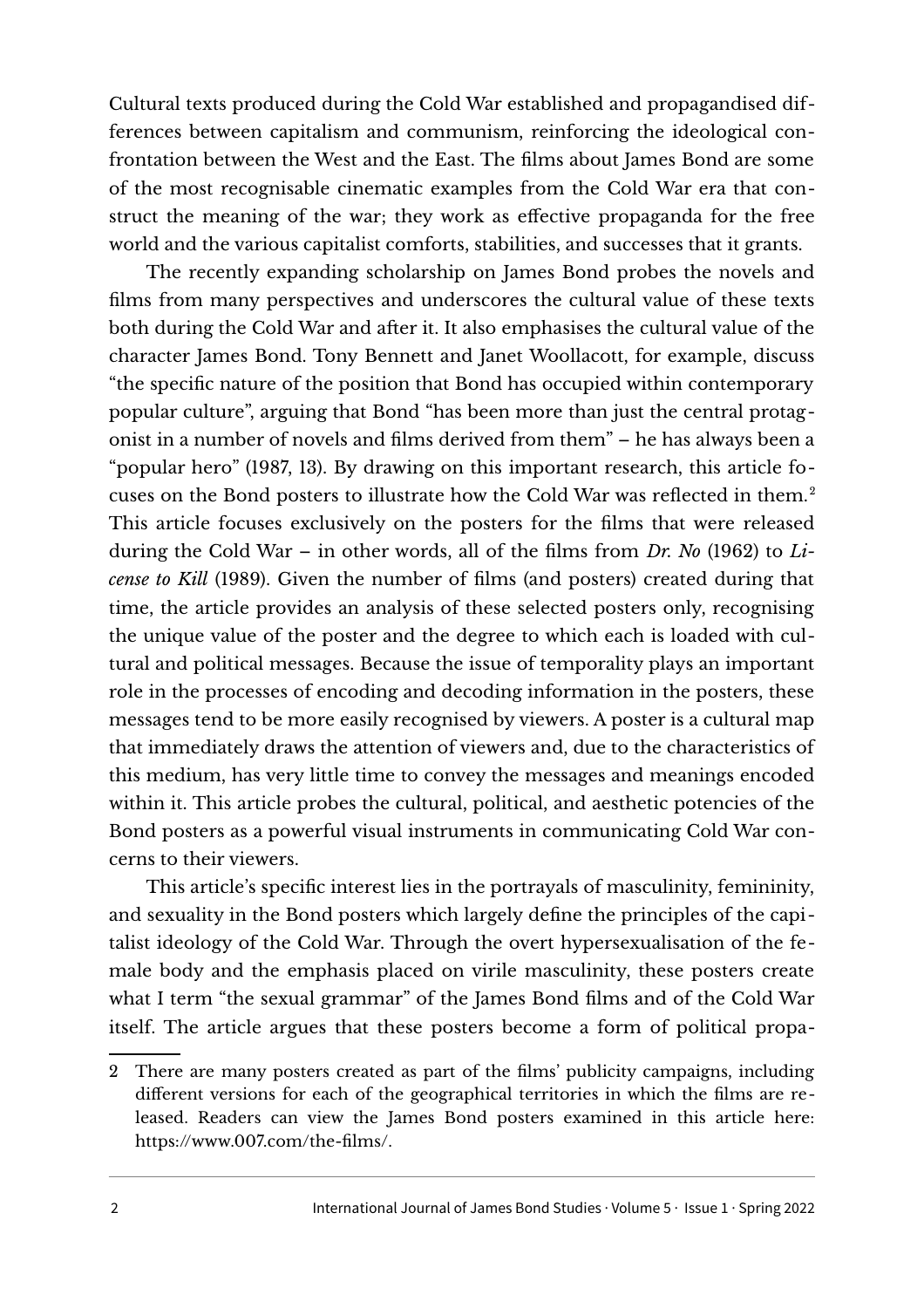ganda that, on the one hand, strengthens the image of the West as a free world; yet, on the other, aptly communicates the problems that existed in countries like Great Britain and the United States during the Cold War: overt patriarchal ideologies, according to which the oppression of women, the assumed superiority of men, and hegemonic heterosexuality are presented as sociocultural norms. This, in turn, largely contradicts the West's image of itself as a *free* world, emphasising the Cold War era as a time defned and shaped largely by the white, heteronormative sexuality.

#### **THE COLD WAR MAN: JAMES BOND**

The Cold War is identifed by cultural studies scholars as "a confict of ideas and images" (Shaw and Kudryashov 2016, 1). Cultural production of the Cold War era reflects this very well. From films and posters to literature and beyond, these narratives emphasised the diferences between the US and the Soviet Union: capitalism and communism; freedom and oppression. Propaganda was employed by both sides of the confict (Shaw and Youngblood 2014). The infuential Cold War studies scholar Lori Maguire explains that the US had intended these culturallyand politically-loaded messages that celebrated capitalism and the free world for a number of diferent geopolitical audiences: for the West, Americans in particular; for those European countries who were opposed to the Soviet Union, oppressed as they were by communism; for developing counties; and for the Soviet Union itself (2016, 2). Similarly, the Soviet Union generated multiple cultural texts aiming to do exactly the same for their own political purposes: to prove that communist ideology was the only right and true ideology that would lead the nation to prosperity and stability.

The James Bond novels, posters, and flms were one such means of ideological production employed by the West to encode specifc political messages and communicate them to the masses. Identifed by Susan Burgess as "the second most successful flm series in history" (2015, 230), the James Bond flms impacted audiences worldwide, shaping their views of the Cold War. While James Bond is a British secret agent, he has become an icon of US popular culture, catering for those ideological views largely supported and promoted by the US (ibid.). The Bond texts celebrated the endeavouring capitalist ideology of the free world and contributed to the notion that the Cold War was a confict of ideologies (which it certainly was) between Western capitalism and Eastern socialism under Soviet oppression (Upton 2014, 8).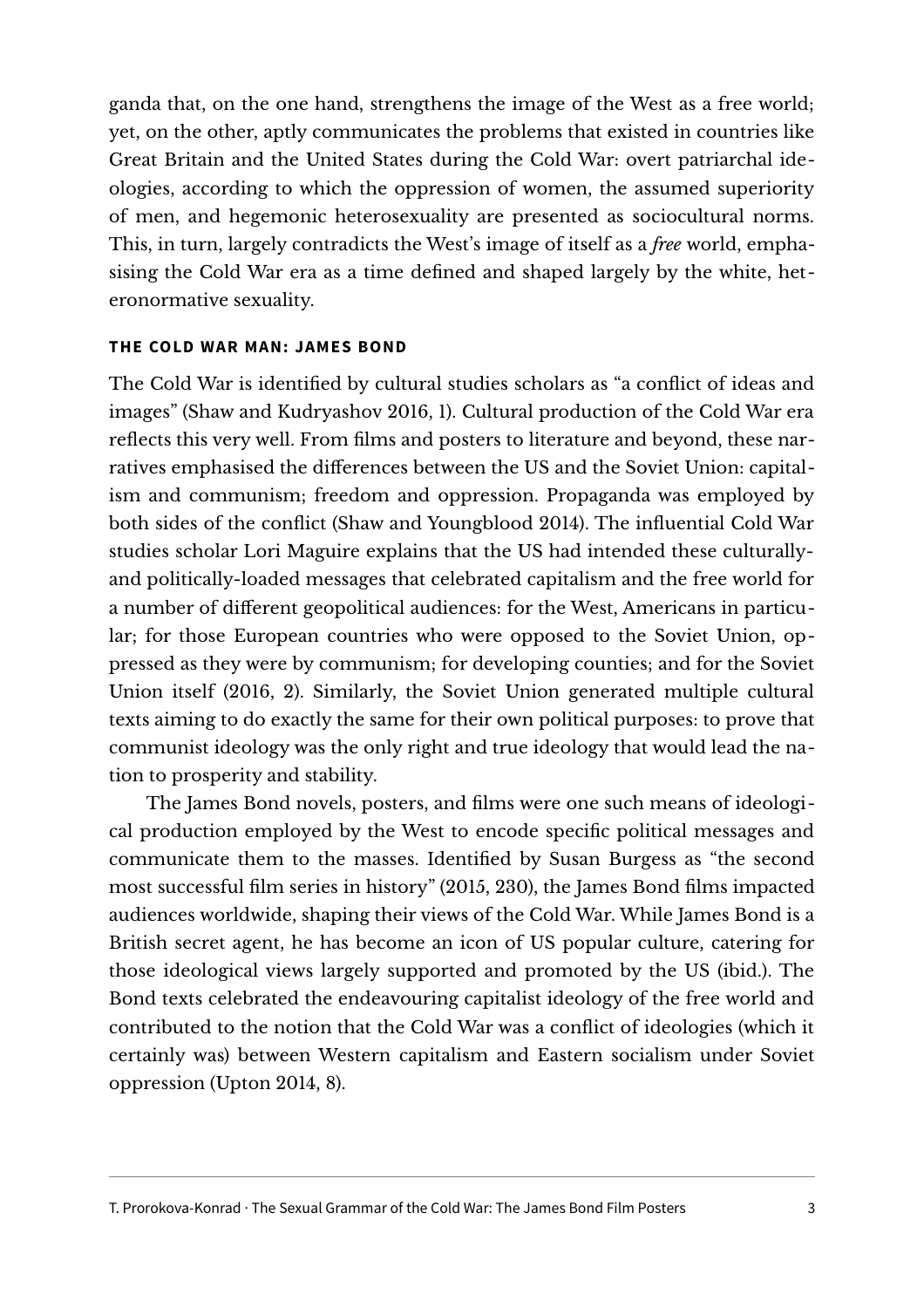The James Bond flms generated and refected the cultural grammar of the Cold War. Most apparently, they were seen to emphasise the crucial role of espionage in the real-world confict of the Cold War as well as constructions of cul-tural images surrounding the importance of spying and spycraft in that conflict.<sup>[3](#page-3-0)</sup> Through the image of a spy, these flms imagined the post-war man of the West. Gender as such, and masculinity in particular, conveyed through the character of James Bond, is thus prominently aestheticised in the Bond posters. Bond is foregrounded in every poster: he is depicted as larger and/or taller (or closer to the camera) than the female characters who fank him. James Bond, then, is the crucial element of every poster through which the ideals of the Cold War man-ofthe-West is conveyed. In both the novels and flms, Bond is constructed as a very specifc type of a man. In their exhaustive study of the *Geographies, Genders and Geopolitics of James Bond*, Lisa Funnell and Klaus Dodds emphasise the issue of "privilege" which the Bond character projects: "[H]e is a white, cis-gender, middle-class, heterosexual, able-bodied, and British man who has enjoyed a private school education and attended Cambridge University. He can move, act, and perform; gain access to places, spaces, and resources; and use his intersectional and social capital in ways that most people cannot" (2017, 1). James Bond is not an average British or American man, then, but an ideal man; a hyperbolic character whose values as projected are crucial to the West's Cold War campaign. He is a spy (a dangerous yet rewarding occupation); he eliminates villains (largely from the Eastern bloc) to secure peace and protect the West's interests; and his heroics are very much contingent upon the values of the free (Western) world. Certainly, the flm posters foreground this type of a Cold War man; ofen, Bond is shown to be clean-shaven, with hair that is styled and cut appropriately, and his clothes always ft him perfectly. With the exception of the posters for *Thunderball* (1965) and *Moonraker* (1979), in which he appears in a diving suit and a spacesuit respectively, Bond always wears a tuxedo. His tuxedos (but also the diving suit and the spacesuit) suggest that he is a man of fashion, taste, and manners

Despite the presence of (multiple) women in the posters, James Bond is the center of attention. He is portrayed in the foreground, as is the case with the posters for *Dr. No*, *From Russia with Love* (1963), *On Her Majesty's Secret Service* (1969), and *Octopussy* (1983). The character is even more efectively accentuated in the poster for *The Living Daylights* (1987): Bond is depicted in a circle against the white background, pointing his gun at the enemy (crucially, he does not look at the viewer but rather to the side, which suggests that the viewer is in alignment

<span id="page-3-0"></span><sup>3</sup> For a discussion of espionage in Cold War cinema, including the James Bond flms, see Bernard F. Dick's *The Screen Is Red: Hollywood, Communism, and the Cold War* (2016).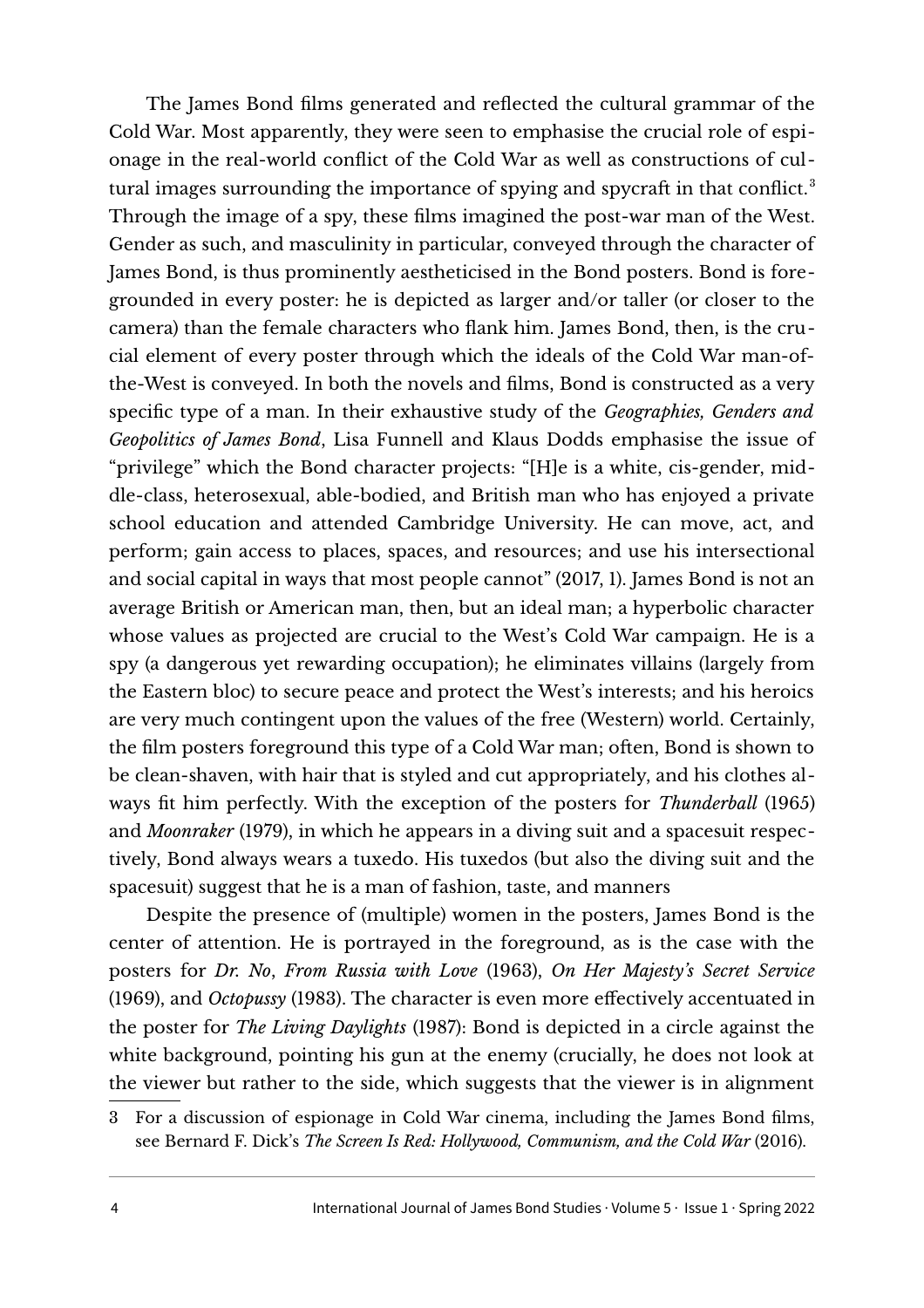with Bond and not in the vantage position of Bond's enemy), whereas other characters, action set pieces, locations, and props are largely backgrounded. Some posters, including those for the flms *Thunderball*, *Diamonds Are Forever* (1971), *Live and Let Die* (1973), and *The Man with the Golden Gun* (1974), depict James Bond surrounded by women, yet because he is in the centre and is often the only man, the viewers' attention is inevitably drawn to him. The only exception is the poster for the flm *For Your Eyes Only* (1981), where the lower part of a woman's body dominates the image; yet unlike the woman, Bond is portrayed in full, from head to toe, and thus the audience can identify him as the primary character in the poster. The woman, it seems, is a mere assemblage of body parts: primarily, her buttocks and legs.

The posters depict James Bond as an educated, smart, resourceful, and fnancially stable man with powers, for he seems to know everyone and is capable of getting to any place he wants to. This is communicated in the posters via Bond's postures, his determined look, his clothes and guns, and, of course, the women, whose vulnerability reinforces Bond's heterosexual masculinity and power. Funnell and Dodds argue that his various missions are opportunities for Bond to reveal and sustain his masculinity; his physical and intellectual powers used to fnd, catch, fght, and defeat the enemy, along with his sexual activities with diferent women, are the crucial elements through which Bond's masculinity is ordered and defned (1).

Sexuality is the central aspect of every Bond poster, and Bond's sexuality is communicated as a normativising aspect of the gender relations portrayed in each image. According to the poster images, Bond's male sexuality dominates, whereas the women in these images are often submissive partners, ancillary to Bond. Bond's virulent (and violent) heterosexuality is conveyed most prominently through the positioning of his gun. An explicitly phallic object, the "gun as phallus is encoded in the textuality of Bond" (Miller 2003, 140). Bond's grasp of his gun is a comment not only on his exceptional professionalism but a rather blunt metaphor for his sexual potency. Indeed, the position of the gun is particularly curious to examine. In the posters for *Dr. No*, *From Russia with Love*, *Thunderball*, *Diamonds Are Forever*, *Live and Let Die*, *The Man with the Golden Gun*, *For Your Eyes Only*, *Octopussy*, and *A View to a Kill* (1985) the gun is overtly sexualised and clearly functions as an extension of Bond's penis. In these posters, Bond is surrounded by women who are either practically naked or are wearing revealing clothing, appearing relaxed and sexually inviting. The artwork for some of these posters are especially explicit in communicating Bond's heterosexual potency.

T. Prorokova-Konrad · The Sexual Grammar of the Cold War: The James Bond Film Posters 5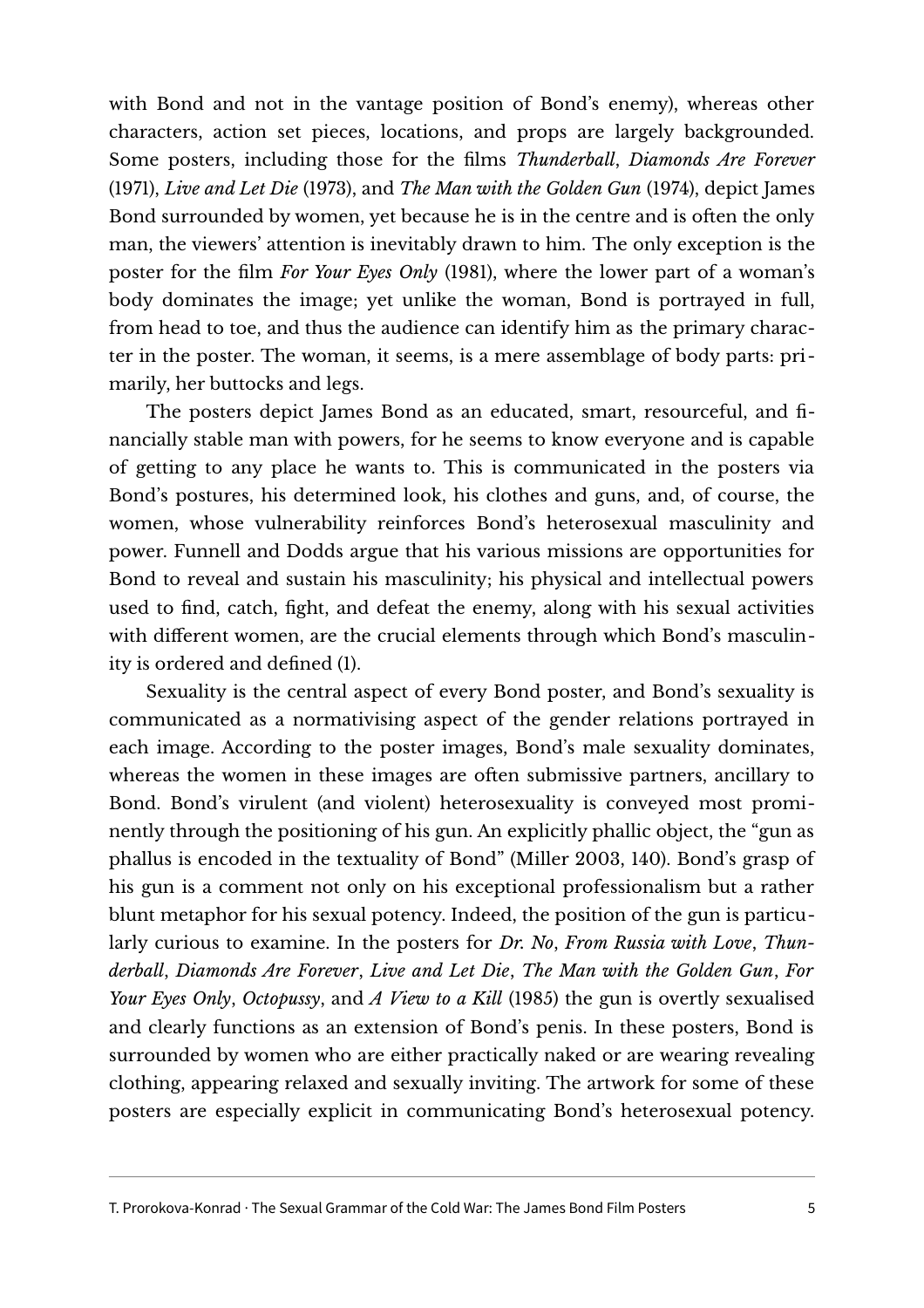For example, the positioning of Bond and Honey Ryder on the poster for *Dr. No* clearly suggests that Bond's smoking gun – placed right between Honey's open legs – has recently been used; the disturbing implications of the poster's overlaying of heterosexual sex and violence against women all too clear for the viewer. Similarly, the post for *For Your Eyes Only* reconstructs a sex scene of sorts, too, with Bond positioned directly between the legs of the faceless woman, pointing his gun allegedly at the enemy but all too clearly towards the woman's genitalia. Combined with the flm's provocative title, which connotes something of a private sex show, the poster image heightens Bond's virulence and reinforces the notion that the Cold War is construed as a sexual and not just an ideological battle. Other posters convey the idea of a sexual play between Bond and his women. For instance, in the poster for *Thunderball*, one woman is shown to unzip Bond's diving suit while Bond is shown to grasp tightly a lengthy and erect speargun. In the poster for *Diamonds Are Forever*, one of the women is shown to clasp a handful of diamonds, which are shown to be about level with Bond's genital area – no doubt a crass joke at the lustrousness of Bond's sexual member. Similarly, the posters for *Octopussy* and *A View to Kill* imitate this sexual play: the former presents the titular Octopussy as her namesake, with one of her arms suggestively stroking Bond's erect silenced pistol; while the latter depicts Grace Jones' character, May Day, lighting up and suggestively sucking on a long cigarette.

The emphasis on sexuality in these poster images helps to contrast Bond's masculinity with the ideals of the communist Cold War man. It through the references to sex, along with Bond's access to capitalist comforts, that the posters reconstruct the Cold War man from the West as a distinctly diferent from his Soviet counterpart. Timothy M. Hoxha claims that "the Bond character's eye-spy bravado glorifes male virility, extols casual sex, and highlights the importance of sexually conquering all women, especially those deemed as f*emme fatale*" (2011, 193). Jaime Hovey even argues that there is so much maleness, sex, and heterosexuality in the Bond texts that they go beyond heterosexuality and create an atmosphere of the queer (2005, 43). While Hovey's contention is plausible, this article views the excessive heterosexuality, male masculinity, and sex of the Bond posters as strategic instruments through which to communicate the diferences between the free world and the communist world; the posters exaggerate and hyperbolise Bond's masculinity and sexual activity to immediately signal to Cold War viewers that James Bond is the product of the West: that he is the embodiment of the (sexually) free world. In the Soviet Union, James Bond was perceived as the Other. Funnell and Dodds explain this in detail: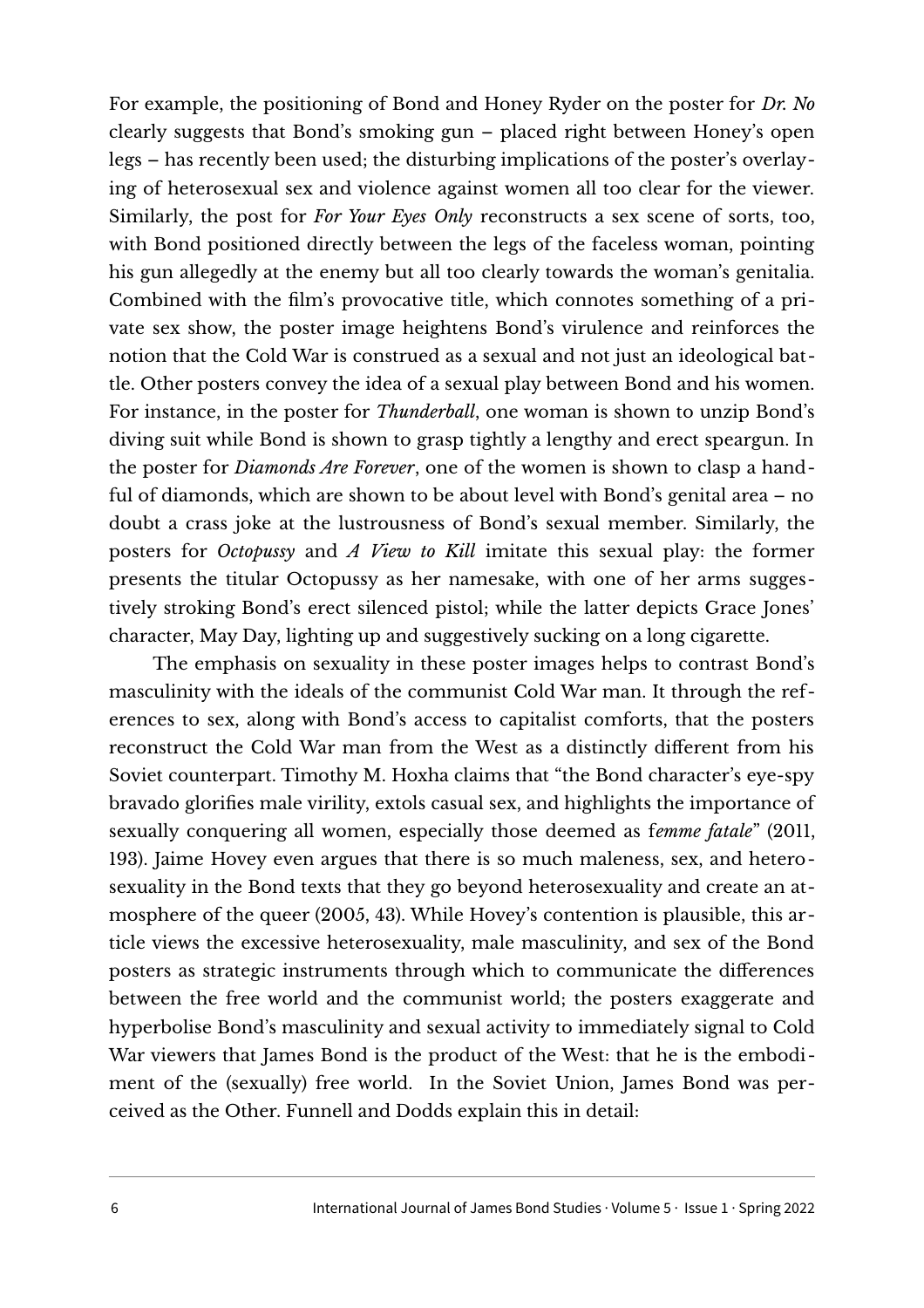For the Soviet authorities, Bond was too Western, bourgeoisie, and physically and sexually attractive for local audiences. He was (and is) a man who has clearly enjoyed a good life, consuming champagne and fne food including Soviet caviar, in addition to possessing a plethora of consumer goods and mobilizing advanced technology. (4)

In the Cold War era, Bond's sexuality served as efective propaganda, and the posters summarized the main features of that propaganda, emphasizing fashion, production and consumption, free travel, and other comforts of capitalism, as well as sexual democracy. In other words, these posters accentuate the very aspects of life that was condemned in the Soviet Union. Even the posters' bright colours suggest that life in the West was much more adventurous, alluring, and promising than it was in the Red country.

## **THE COLD WAR WOMAN: BOND WOMEN**

While the sexual grammar of the James Bond posters emphasise heterosexuality and glorify Bond's heteronormative heterosexuality in relation to the women shown around him, it is also true that these posters can be said to throw into relief the ideas of free sexuality. The posters suggest, on one hand, that female sexuality is legitimated and enjoyed; yet, on the other hand, the posters can be seen to compromise these ideas, as the women are ofen shown to function as veritable sex toys for the satiation of Bond's obvious phallic needs. Thus, while the posters attempted to convey the advantages of Western living under the Cold War, they also, arguably, work to undermine this. In his examination of the Bond posters, Dirk Fowler notes that the "Bond posters are pure sex" and adds that one reason why these posters look the way they do is to "sell" the flms, to sell sex (2011, 4). Yet it is ofen female sexuality which charge these images, and which these flms are selling.

Numerous scholars have written about the relationship between Bond and women;<sup>[4](#page-6-0)</sup> and some of which have noted how dramatically dehumanised the female characters in Bond flms are Nicole Baumgarten, for one, claims that the so-called "Bond Girls" "occur in a set of predictable characters which are enacted in a recurring set of scenes and situations which, over time, have come to have predictable signifcance within the course of narrative" (2005, 60). As such, "women" become recognisable "*aspects* of the plot" rather than legitimate charac-

<span id="page-6-0"></span><sup>4</sup> Monica Germanà's *Bond Girls: Body, Fashion and Gender* (2019) provides an exhaustive analysis of feminism and gender in the Bond flms.

T. Prorokova-Konrad · The Sexual Grammar of the Cold War: The James Bond Film Posters 7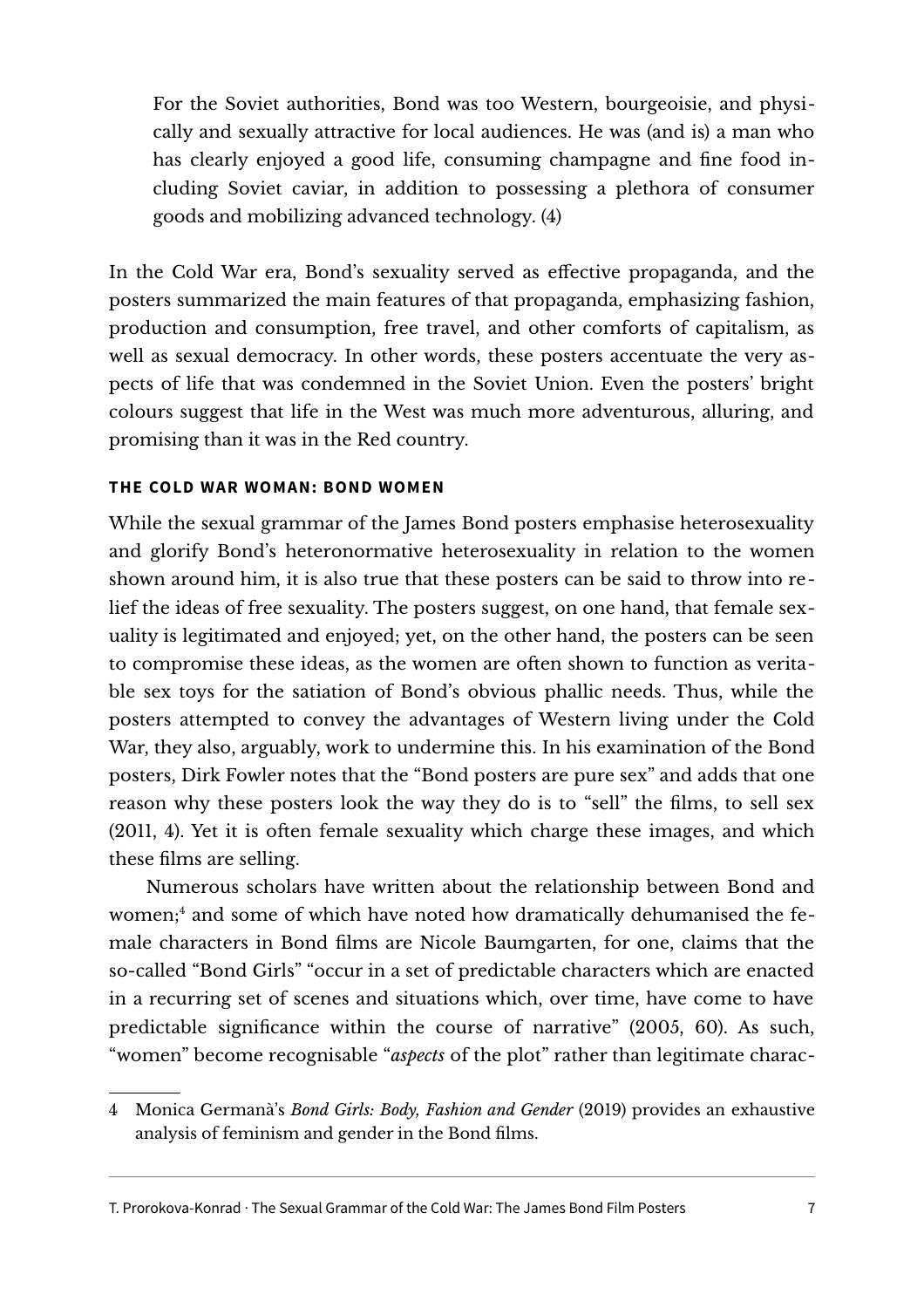ters (ibid., my italics). In addition, Baumgarten argues, because in most situations the man with whom these female characters interact is Bond himself, "the discourse on female gender in the flms is [...] almost exclusively, subjectively constructed as a feature of the character '007'" (ibid.). Women predominantly function as a prosthesis to Bond's character development (limited though it has been before the Daniel Craig era). In their analysis of Bond's women, Robert Arp and Kevin S. Decker claim that the way James Bond behaves toward women is "a glaring case of objectifcation" (2006, 203). As Janet Woollacott notes, "[w]omen in the Bond flms have always been conceived in terms of male desire and pleasure" (2003, 110). For the flmic Bond women, Robert A. Caplen argues that beauty and sexuality are "essential – if not exclusive – components" (2010, 23) of the Bond formula. An illustrative example of this is to be found in the poster for *Thunderball*. Bond is centred and fanked by an array of women in bathing suits; The women are posed artifcially and arranged in such a way that the (male) viewer can appreciate from multiple angles the female body (or females' bodies). The poster overtly caters to heterosexual male appreciation of these women, the variety of which are almost akin to the images of women from erotic magazines. Indeed, sex with Bond is often presented in the films as a necessary step to safety for these women (Taliaferro and Le Gall 2006, 102); sex with Bond is presented as the "right" thing for these women.

Such a strong focus on sex is particularly interesting to examine in the context of Cold War ideological propaganda. In the Soviet Union, "there was no sex" (Jigoulov 2014, 35; Sperling 2015, 63). Of course, babies were conceived and people had sex for fun, too, but it was considered shameful to talk about let alone demonstrate the evidence of such activities. In 1951, Vera Sandomirsky wrote that in the mid-twentieth century,

[s]ex, as a private matter, is looked upon with great suspicion by the rulers in the Kremlin. They believe that the intimate world of the individual, with its loves, hates, and fears must be carefully investigated and controlled by the collectivity, that is to say by the Party […] Preoccupation on the part of an individual with his own emotions is considered futile, obsolete, anti-social, and above all time-consuming. (206)

Nonetheless, motherhood was respected, and the state helped mothers in a variety of ways. Hence, the reproductive aspects of sex were valorised by the government, whereas having sex for fun was presented as being against communist ideals. In his book *A Record of Interesting Choices: Tales of Post-Soviet Man in the West*,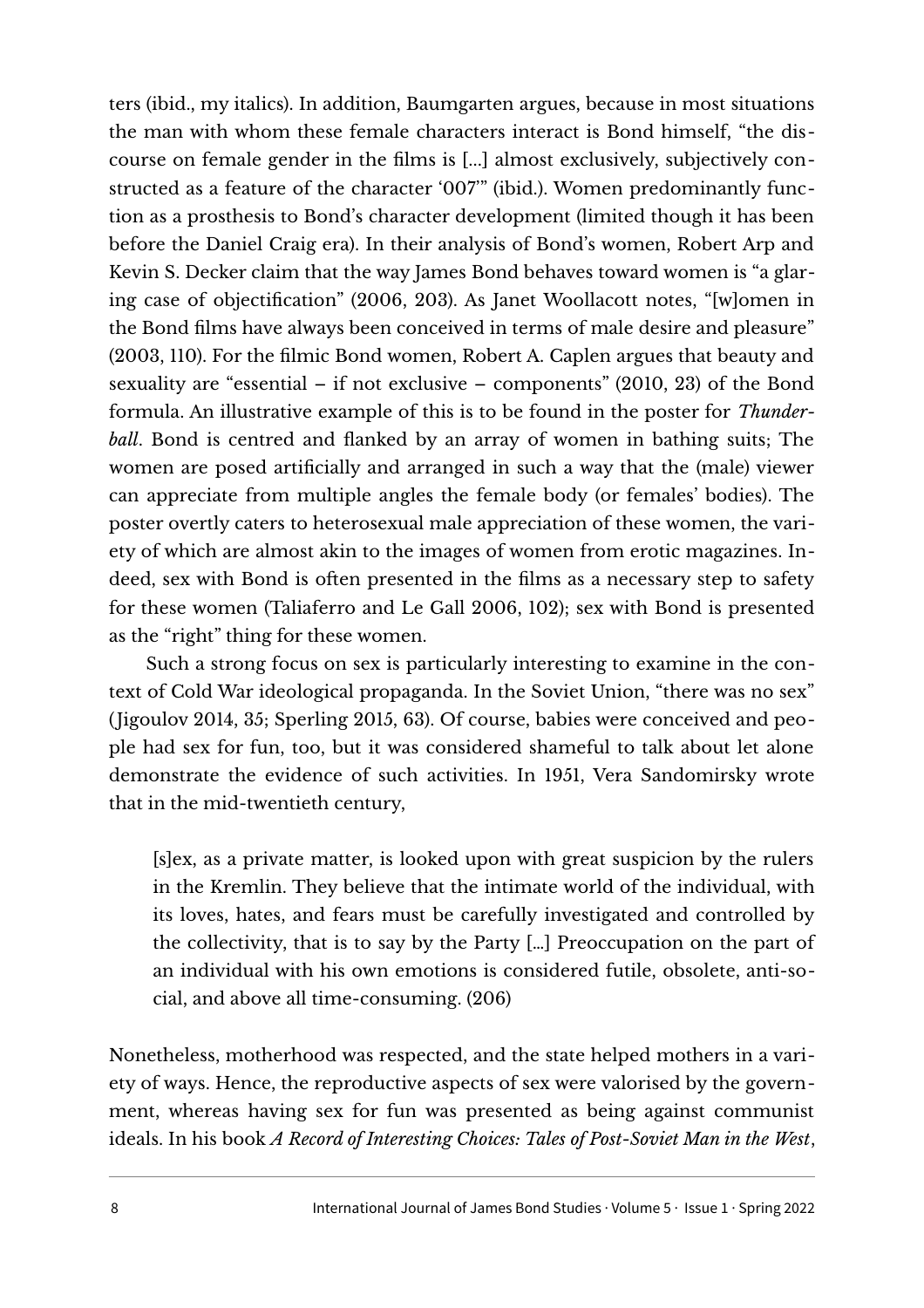Vadim Jigoulov notes that: "[n]ewspapers, journals, and flm never depicted any nudity, moreover people engaging in sexual activities" (2014, 35). Thus Soviet popular culture during the Cold War difered dramatically from what was produced by and available in the West, particular in so far as the Bond franchise was concerned. Sex was one of such issues on which the two confronting sides of the Cold War confict obviously had very diferent stances, and the Bond posters-aspropaganda illustrate this: their depiction of sex served to demonstrate the relative freedoms of Western ideology; the ability to have, show, and talk about sex – and to avoid censure for it – was impossible during this period of the Soviet Union. While the situation regarding sex and matters related to it was far from ideal in Western countries (as can be perceived from those attitudes toward gender equality, reproductive rights, abortion), but the West certainly did not exercise the same kinds of sexual oppression which were to be found in the Soviet Eastern bloc. The sexist imagery of the Bond flm posters nevertheless contributed to the West's own oppressive gender and sexuality discourses, strengthening patriarchal norms and furthering the cultural subjugation of women. While each poster may be said to be a product of its time, their collective role in shaping future British and American sexism and misogyny in the context of post-Cold War gender relations is undeniable. This is quite often found those ill-advised attempts (and often by women) to defend the inherent misogyny of the Bond universe, such as the peculiar interpretation of Bond's women ofered by Erin Daily and Harry Elliot:

A Bond movie without at least two Bond girls is simply not a Bond movie. The Bond girl is a special breed of beast that is specifc only to the Bond Movie. They simply don't exist anywhere *but* the Bond universe. Really, where else could you come across a never-ending supply of women who are gorgeous, dangerous, possibly duplicitous, occasionally helpless, ofen expendable, and who have really nice racks?

What? We're not being rude. Bond girls are hot. They're supposed to be hot. And they're supposed to have nice racks, we can say that. There is no political correctness in the Bond universe, thank you very much. So don't get all up in out kitchens and demand that we refer to the Bond girls as Bond Women. They're not women. They're girls. Chicks. Babes. Hussies. Hell, ninety percent of the Bond girls drop trou before you can even say "007," and that's hardly the behavior of a woman. That's the behavior of a girl who

T. Prorokova-Konrad · The Sexual Grammar of the Cold War: The James Bond Film Posters 9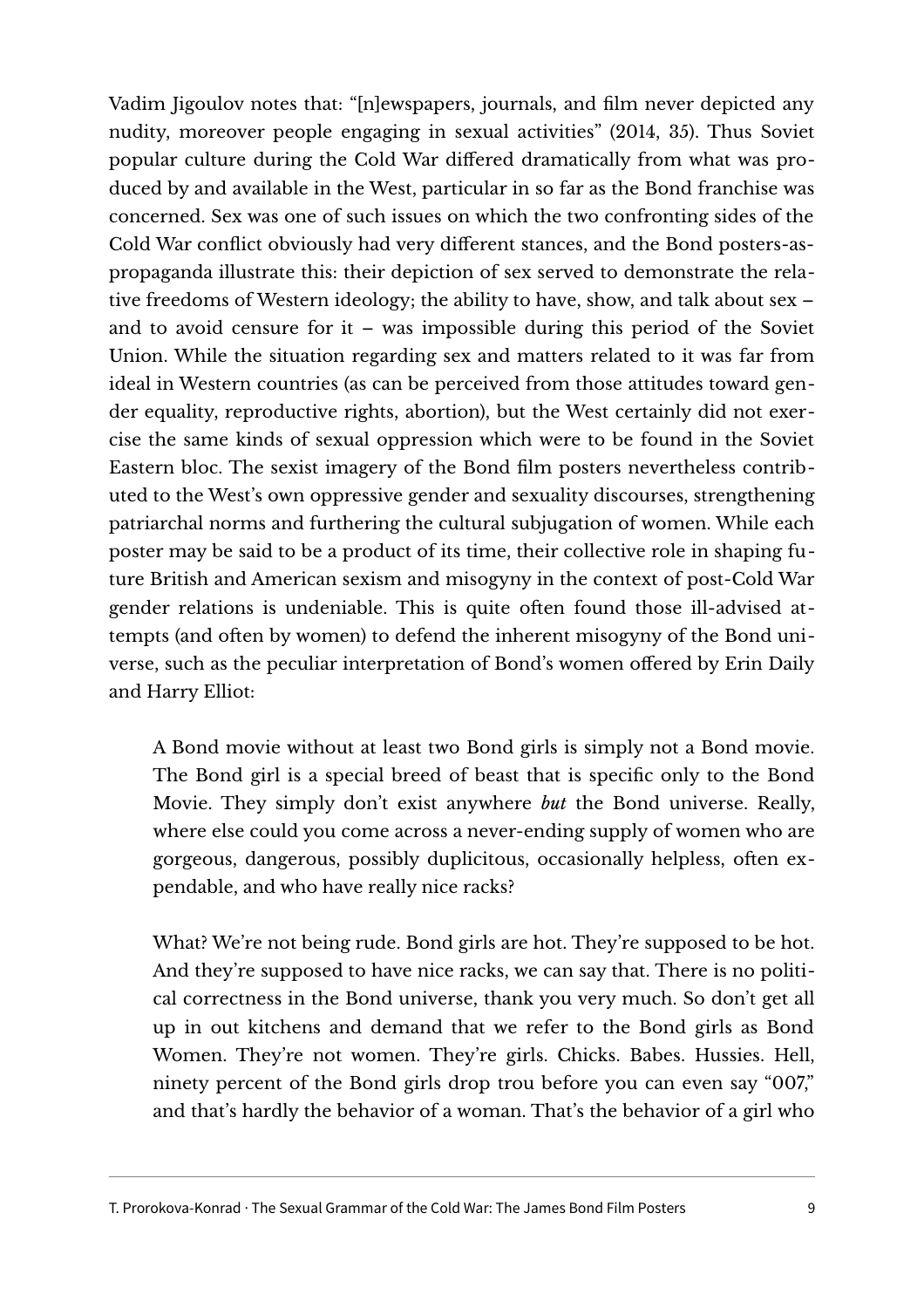is a fgment of the overactive imagination of men worldwide. And we're totally okay with that. (2006, 81-82, italics in original)

While Daily and Elliot recognise that Bond's women are portrayed in such a way as to satiate the erotic phantasies of heterosexual men, they also succeed in generating further the self-same sexism and misogyny that the flms and their accompanying posters do. In their appreciation of political incorrectness and their infantilisation and diminishment of women as "girls", Daily and Elliot blatantly – and paradoxically – perpetuate sexism while, in fact, attempting to uncover the sexism in the Bond flms' portrayal of women. This reading of the Bond women reveals the dangerous and long-lasting efects of the franchise's encoded misogynistic practices that continue to inform even supposedly critical readings of the flms today.

Indeed, many contemporary Bond scholars discuss "the continued sexualization, marginalization, and disposability of women within Bond flms" (Neuendorf et al. 2010, 758); others emphasise the way in which Bond women are still, in contemporary Bond outings, "the objects of an unmistakably male gaze" (Hines 2018, 123). One could speculate that the oversexualised portrayals of women by and large (and not just within the Bond franchise) might signal the emergence of "the newly liberated single woman, free from some of the negative social and sexual constraints imposed by traditional roles and norms" (Hines 2018, 12), although such interpretations are problematic in many ways. While there is a certain validity in claiming that representations of women as sexually free are progressive, the images ofered by the Bond flms and their accompanying posters are too make-oriented to argue for a total revolutionising of the perception of women in Western cinema. It is important to note, however, that while the Bond texts are indeed gender-discriminating, they are not the only ones. James Bond, in words of Neuendorf et al., certainly "promotes stereotypical, sex-typed male attitudes, especially when interacting with women" (759). However, the actionmovie genre beyond Bond is very problematic on the whole, with gender inequality, objectifcation of women, sexism, and misogyny rife (Funnell 2015, 89; Arp and Decker 2006, 203). While I put this forward certainly not as an endorsement of the sexism of the Bond texts, it does help to contextualise the Bond posters as products of their time *and* genre. Understanding the portrayals of women in the Bond posters as both explicitly Western (read: non-communist) and non gender-liberatory is important to fully grasp the sexual grammar of those Bond posters produced during the Cold War.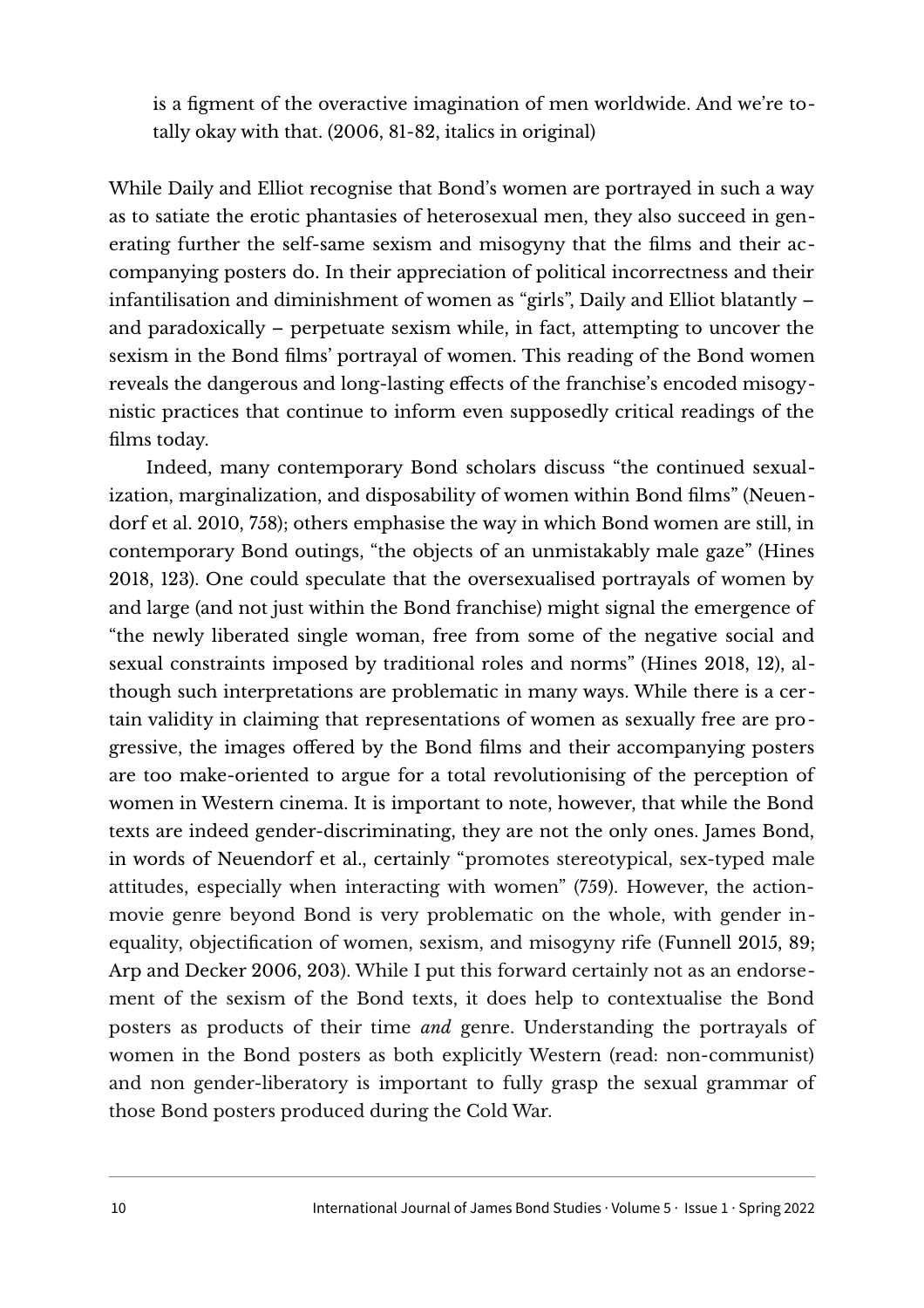#### **CONCLUSION**

Gender is one of the most prominent issues in the James Bond texts (Hovey, 43). Probing the ways in which the Bond posters of the Cold War era tackle the war and gender is an efective approach to understanding the cultural politics of the Cold War. The confrontation between the West and the East, between capitalism and communism was at the core of the twentieth-century relationship between the United States and the Soviet Union (and the respective allies of these superpowers). Popular Culture proved a potent instrument in communication ideological meanings during the Cold War period, thus impacting existing ideas of national and cultural identity, and helping to forge new ones (Falk 2010, 9). Both sides of the Cold War confict employed cultural propaganda to achieve specifc goals. The James Bond flms and their accompanying posters are some of the most ubiquitous examples from the Cold War era that reconstruct the image of the West as dramatically diferent from its communist counterpart. The Bond posters examined in this article very precisely and acutely communicate the Western ideology of the Cold War; they portray the West as a free, adventurous, and comfortable world with an abundance of technology and sexuality. In doing so, they can be said to function as stark criticisms the communist way of life that was characterised at the time by deprivation, oppression, surveillance, and fear. Emphasising Bond's masculinity through his sexuality, the posters suggest that sex was a way to defne freedom in the Cold War era, and that the West celebrated sex as a means to express individuality and identity. Attempting to draw such contrasts, however, the posters focus on a free, white, heterosexual, middleclass/upper-class man, while largely promoting, among other issues, gender inequality. As the posters suggest, the Bond women function as a means to convey Bond's sexuality; they are there to please Bond and his warm-blooded, heterosexual male audiences – and, as such, they are deliberately blinded to (indeed celebratory of) the gender inequality that existed (exists) in the West. Thus, understanding the sexual grammar of the Bond posters, by looking both at Bond's sexuality and the sexualities of the many women presented, enables us to survey the cultural and political pro-Western propaganda as well as some of the sources of women's oppression.

### **REFERENCES**

Arp, Robert, and Kevin S. Decker. 2006. "'That Fatal Kiss': Bond, Ethics, and the Objectifcation of Women." In *James Bond and Philosophy: Questions Are Forever*, eds James B. South and Jacob M. Held. Chicago: Open Court, 201-213.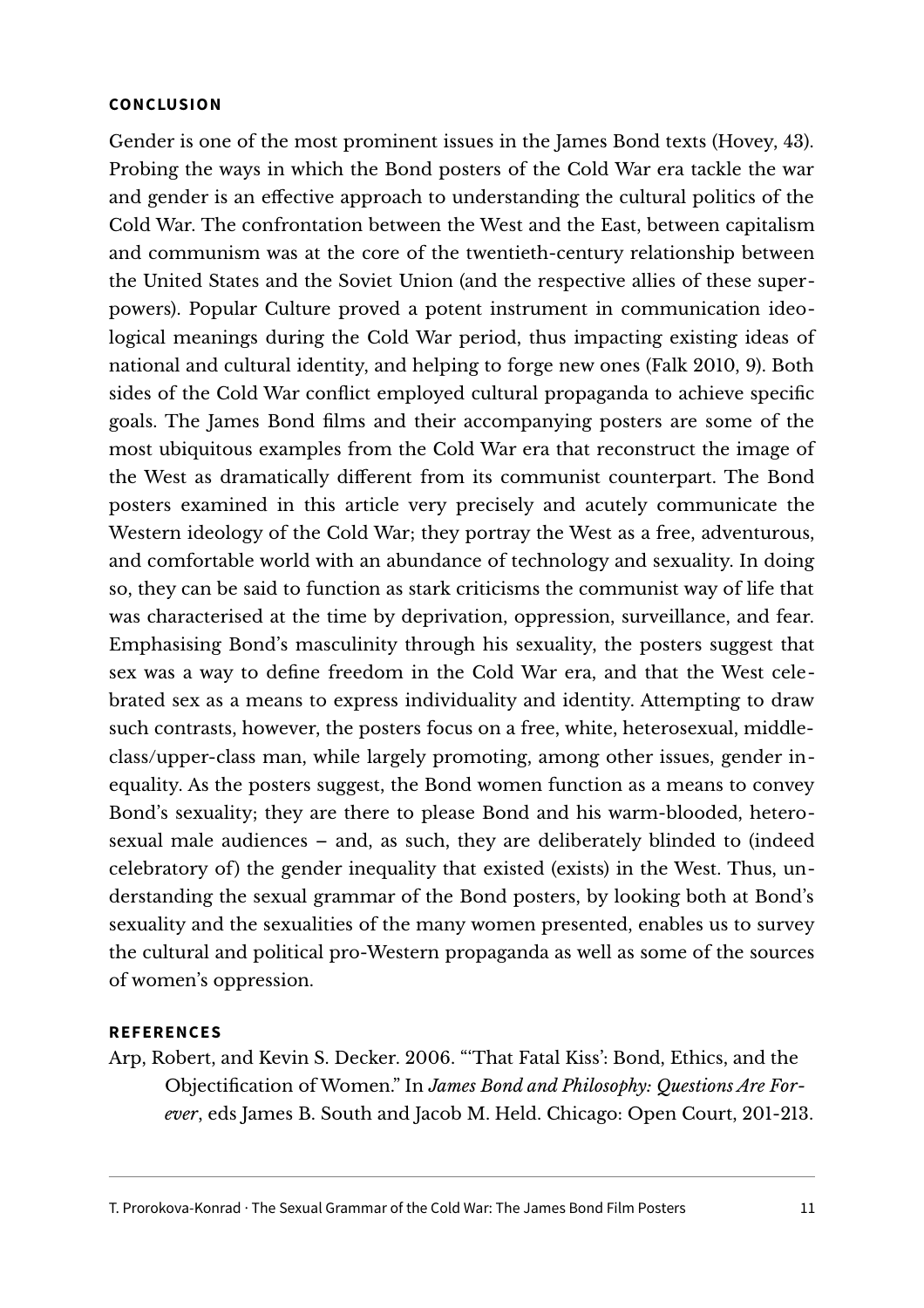Auerbach, Jonathan. 2012. "Cold War Films." In *Edinburgh Companion to Twentieth-Century British and American War Literature*, eds Adam Piette and Mark Rawlinson. Edinburgh: Edinburgh University Press, 172-180.

Baumgarten, Nicole. 2005. "On the Women's Service?: Gender-Conscious Language in Dubbed James Bond Movies." In *Gender, Sex and Translation: The Manipulation of Identities*, ed. José Santaemilia. New York: Routledge, 53-69.

Bennett, Tony, and Janet Woollacott. 1987. *Bond and Beyond: The Political Career of a Popular Hero*. London: Macmillan Education.

Burgess, Susan. 2015. "Gender and Sexuality Politics in the James Bond Film Series: Cultural Origins of Gay Inclusion in the US Military." *Polity* 47(2): 225- 248.

Caplen, Robert A. 2010. *Shaken & Stirred: The Feminism of James Bond*. Bloomington: Xlibris.

Dailey, Erin, and Harry Elliott. 2006. "Who Is the Sexiest Bond Girl?: 'My Name Is Goochie McPantsless, What's Yours?': Our Top Ten Bond Girls of All Time." In *James Bond in the 21st Century: Why We Still Need 007*, eds Glenn Yefeth and Leah Wilson. Dallas: Benbella Books, Inc., 81-92.

Dick, Bernard F. 2016. *The Screen Is Red: Hollywood, Communism, and the Cold War*. Jackson: University Press of Mississippi.

Falk, Andrew J. 2010. *Upstaging the Cold War: American Dissent and Cultural Diplomacy*, *1940-1960*. Amherst: University of Massachusetts Press.

Fowler, Dirk. 2011. "James Bond Posters: An Art Professor's Personal View." In *James Bond in World and Popular Culture: The Films Are Not Enough*, eds Robert G. Weiner, B. Lynn Whitfeld, and Jack Becker. Newcastle upon Tyne: Cambridge Scholars Publishing.

Funnell, Lisa. 2015. "For His Eyes Only? Thoughts on Female Scholarship and Fandom of the Bond Franchise." In *Fan Phenomena: James Bond*, ed. Claire Hines. Bristol: Intellect Ltd., 87-94.

Funnell, Lisa, and Klaus Dodds. 2017. *Geographies, Genders and Geopolitics of James Bond*. London: Palgrave Macmillan.

Germanà, Monica. 2019. *Bond Girls: Body, Fashion and Gender*. London: Bloomsbury.

Hines, Claire. 2018. *The Playboy and James Bond: 007, Ian Fleming and* Playboy *Magazine*. Manchester: Manchester University Press.

Hovey, Jaime. 2005. "Lesbian Bondage, or Why Dykes Like 007." In *Ian Fleming & James Bond: The Cultural Politics of 007*, eds Edward P. Comentale, Stephen Watt, and Skip Willman. Bloomington: Indiana University Press, 42-54.